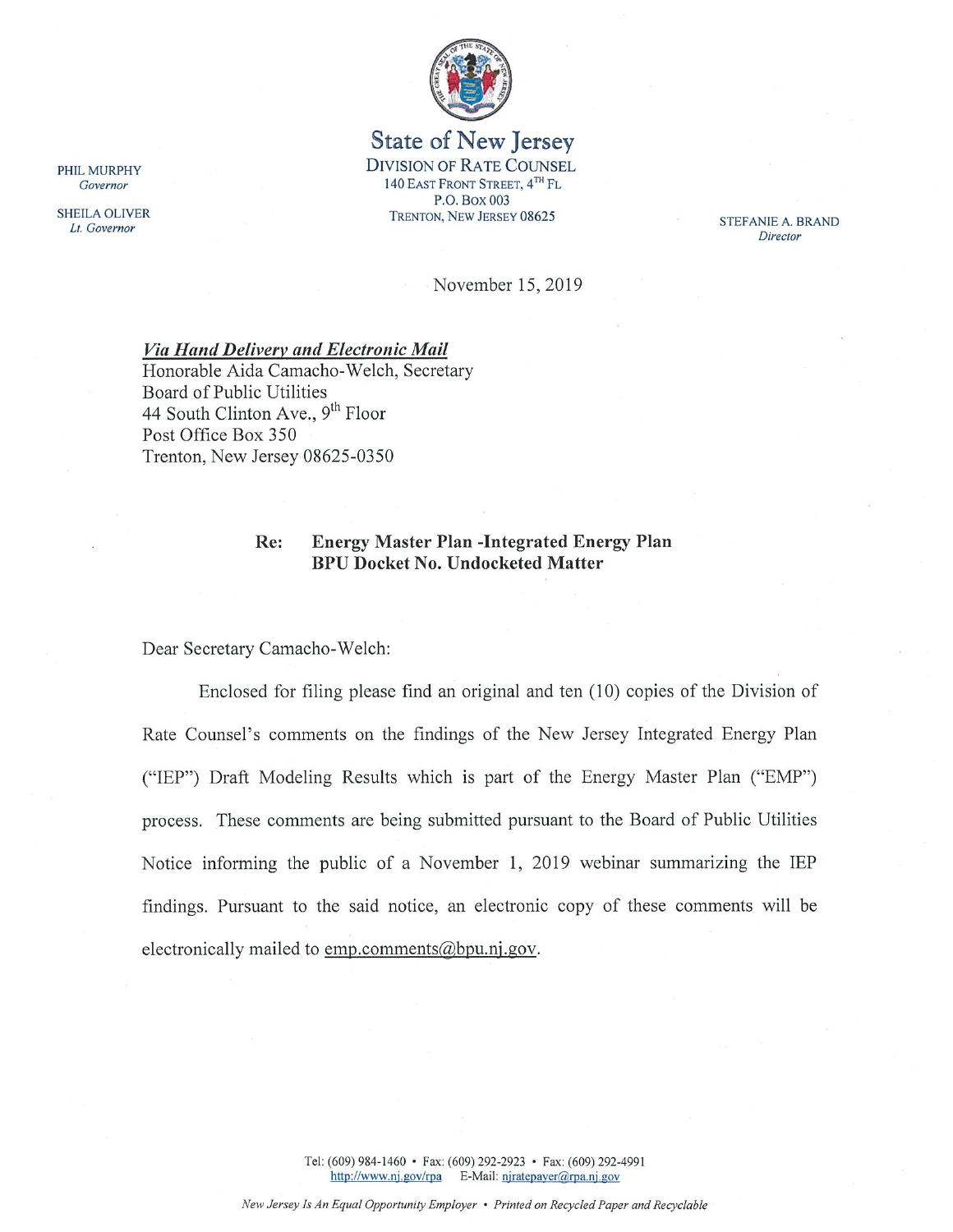Hon. Aida Camacho-Welch, Secretary November 15, 2019 Page 2

We have also enclosed one additional copy of the materials transmitted. Please

# stamp and date the copy as "filed" and return to our courier.

Thank you for your consideration and attention to this matter.

Respectfully submitted,

STEFANIE A. BRAND DIRECTOR, DIVISION OF RATE COUNSEL

By:

Friel, Esg. icia Thomas

Deputy Rate Counsel

FTF/dl Enclosure

emp.comments@bpu.nj.gov  $\mathbf{c}$ . Paul E. Flanagan, Executive Director, BPU Grace Power, Chief of Staff, BPU Sara Bluhm, BPU Kelly Mooij, BPU Sherri Jones, BPU Abe Silverman, Esq., BPU Rachel Boylan, Esq., BPU Pamela Owen, DAG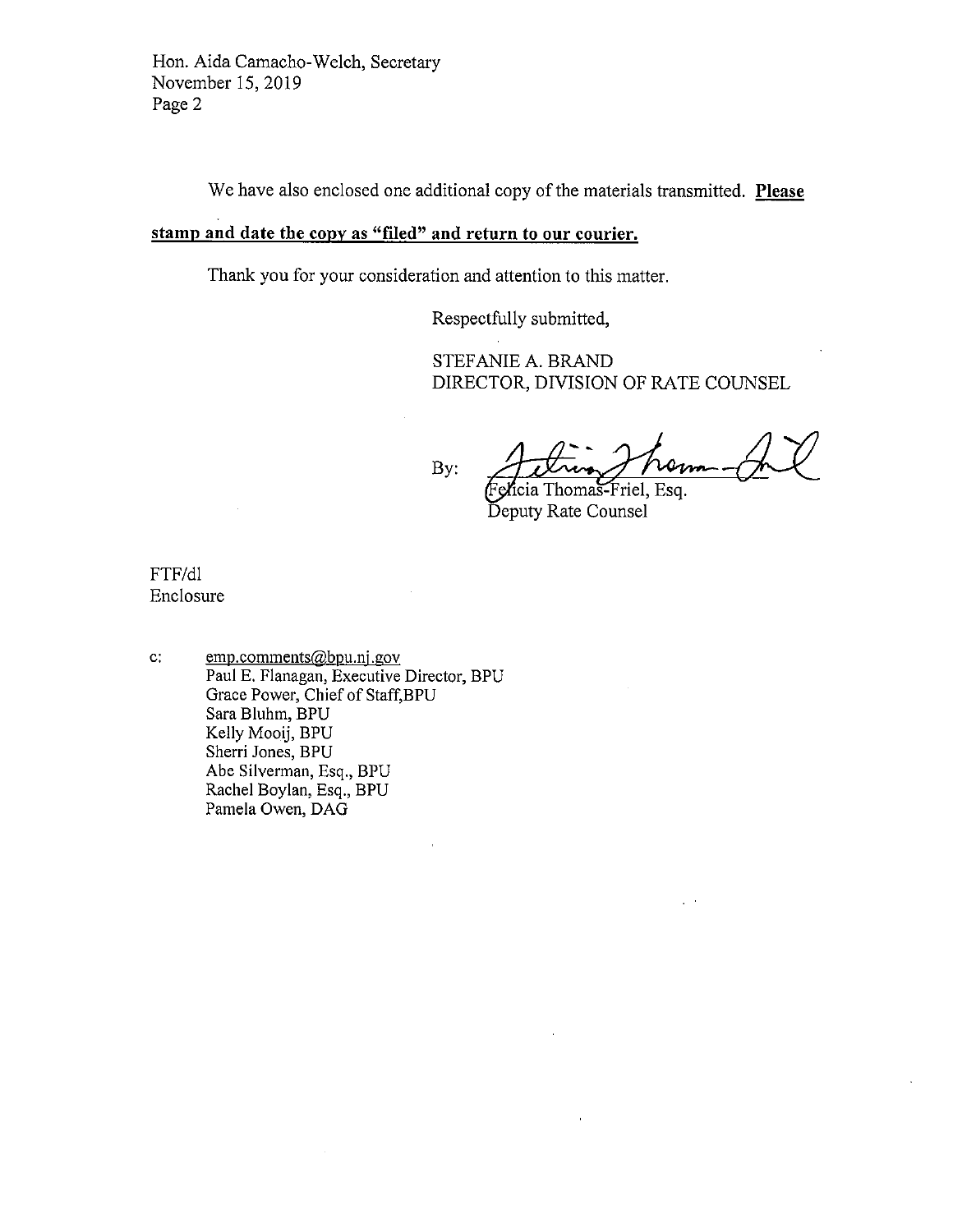# **New Jersey Energy Master Plan Stakeholder Process Integrated Energy Plan ("IEP") November 1 Webinar**

**BPU Docket No.: Undocketed Matter**

**Comments of the Division of Rate Counsel**

**November 15, 2019**

#### **Introduction**

The Division of Rate Counsel ("Rate Counsel") would like to thank the Board of Public Utilities ("Board" or "BPU") and its Staff ("Board Staff") for the opportunity to provide comments on the findings of the New Jersey Integrated Energy Plan ("IEP") Draft Modeling Results prepared by Rocky Mountain Institute ("RMI") and Evolved Energy Research ("EER") (collectively, "Staff Consultants") as part of the Energy Master Plan ("EMP") process.<sup>1</sup>

Rate Counsel participated in a workshop hosted by RMI and EER on October 16, 2019, during which a summary of findings of the IEP were presented. Another public webinar workshop presenting the summary of findings was held on November 1, 2019, during which the Staff Consultants presented their draft IEP results.

In response to the invitation found in the Notice circulated by Board Staff on October 23, 2019, Rate Counsel offers the following comments, both general and specific, on the draft IEP model results presented by the Staff Consultants.

<sup>&</sup>lt;sup>1</sup> https://nj.gov/emp/pdf/NJ%20IEP%20Public%20Webinar%20Nov1%20Final.pdf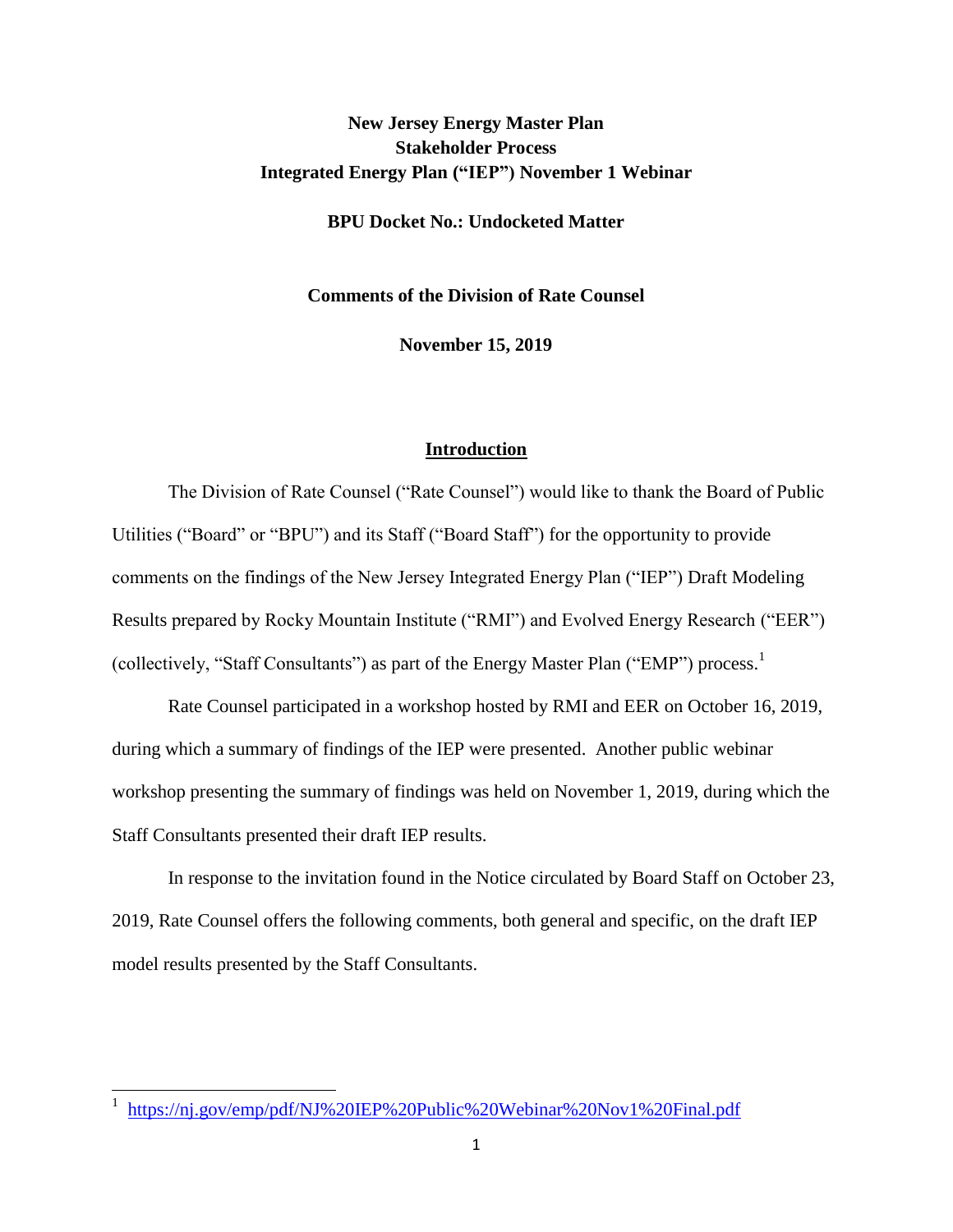## **I. Data Transparency**

 $\overline{a}$ 

In its earlier comments, Rate Counsel requested that the Staff Consultants provide supporting documentation for the assumptions (capital costs of new fossil and renewable resources, load growth projections, adoption rates, etc.) used in the IEP modeling scenarios.<sup>2</sup> Rate Counsel also stated that it would like to review the details and assumptions made regarding electric vehicles ("EV") and electrification adoption trajectories. While the Staff Consultants did provide some source documentation, detailed information regarding actual input data and assumptions was not provided.

For instance, in response to requests for assumptions used for renewable costs, the Staff Consultants provided a link to the National Renewable Energy Laboratory's ("NREL"), 2019 Annual Technology Baseline ("ATB").<sup>3</sup> The NREL ATB provides assessments of current and projected technology cost and performance for a variety of renewable and conventional electric generation technologies. However, within each set of forecasts for each technology type in the ATB there are multiple options concerning specific technology characteristics. For example, for offshore wind there are 15 different "techno-resource groups" from which to choose and these differ by fixed-bottom or floating platforms, water depth and distance to shore. As such, the capacity factor, energy production, capital expenditures and resulting price forecasts for each techno-resource group vary. Similarly, for solar installations, there are options for utility, commercial or residential installations, with varying capacity factors and installation type (e.g., fixed-tilt roof mounted). Thus, simply providing a link to an extensive and highly detailed data source that can have varied interpretations is less than transparent and provides very little insight

<sup>2</sup> See Rate Counsel's comments on the IEP filed August 7, 2019, and Rate Counsel's comments on the Draft 2019 Energy Master Plan, filed on September 16, 2019.

<sup>&</sup>lt;sup>3</sup> National Renewable Energy Laboratory. 2019. Annual technology baseline. Available at: [https://atb.nrel.gov/electricity/2019/about.html.](https://atb.nrel.gov/electricity/2019/about.html)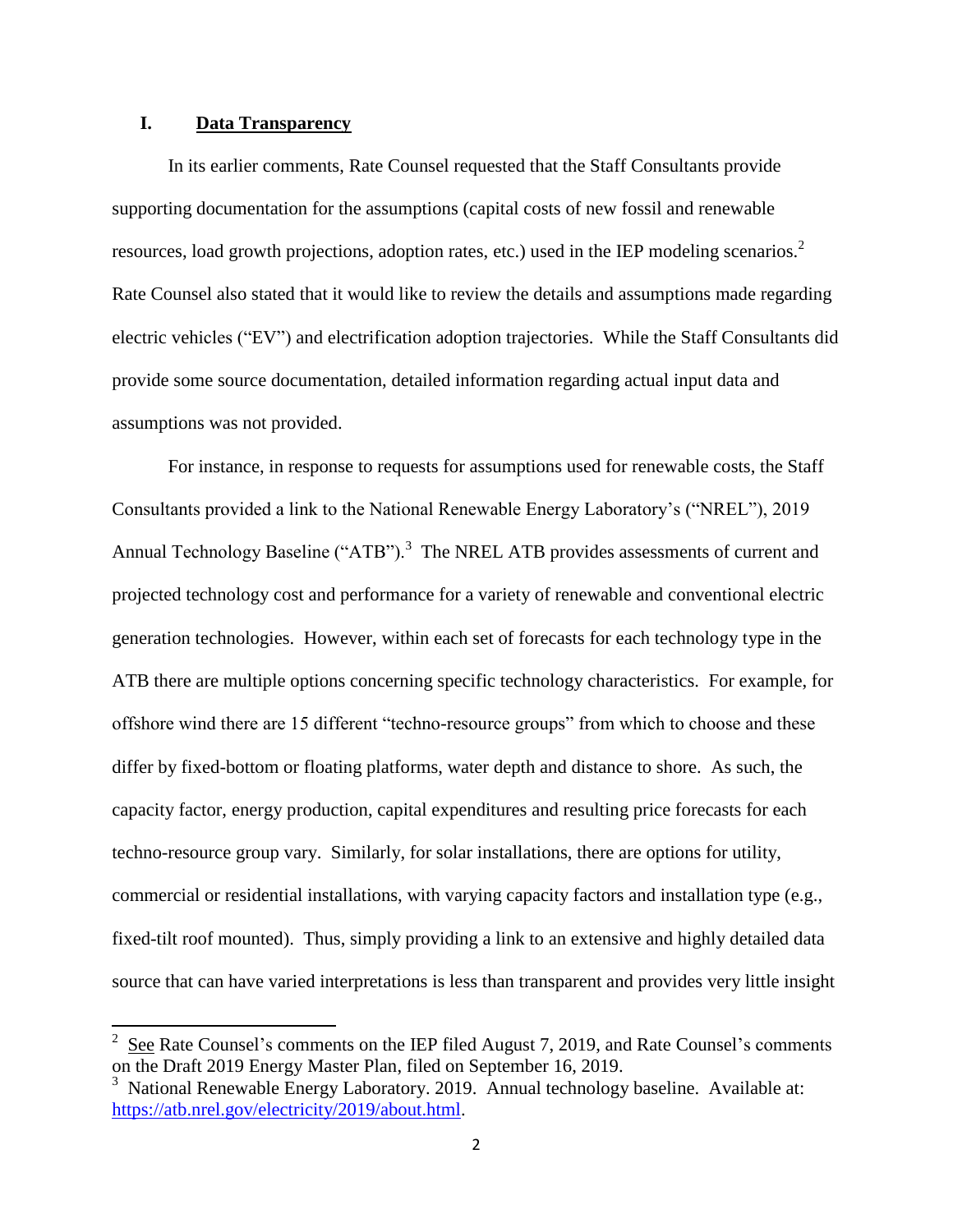into the actual data used and New Jersey-specific assumptions made. More granular information regarding input data and assumptions is needed.

Rate Counsel has also expressed concern about estimates of in-state renewable energy. A large amount of renewable energy, particularly from onshore wind resources, currently comes from outside the State. This out-of-state generation represents the lowest-cost Class I renewable resource available to New Jersey today. However, the summary of findings from the IEP present a least-cost scenario with installed capacity of in-state resources that is more than three times today's capacity. In fact, the least-cost scenario assumes a 2050 supply mix of 34 percent instate solar and 23 percent offshore wind, with just 19 percent coming from out of state resources. Without a clear understanding of the renewable technology cost assumptions used in the modeling, Rate Counsel finds such conclusions very difficult to understand,

As also noted in our comments on the draft Energy Master Plan ("EMP") filed on September 16, 2019, Rate Counsel reiterates its request that the Staff Consultants provide the supporting documentation for the assumptions and modeling results (e.g., capital costs of new fossil and renewable resources, load growth projections, stock rollover rates, EV and electrification adoption rates) used in the IEP modeling scenarios.<sup>4</sup>

#### **II. IEP Model**

 $\overline{\phantom{a}}$ 

More detailed information is needed to help understand the modeling topology of the Evolve model that addresses zonal differences within New Jersey and within the modeling regions in terms of both energy and capacity. Rate Counsel requests that assumptions documentation and workbooks be provided as appendices to the final IEP report. Such

 $4 \text{ See }$ Rate Counsel's comments dated September 16, 2019, p. 6.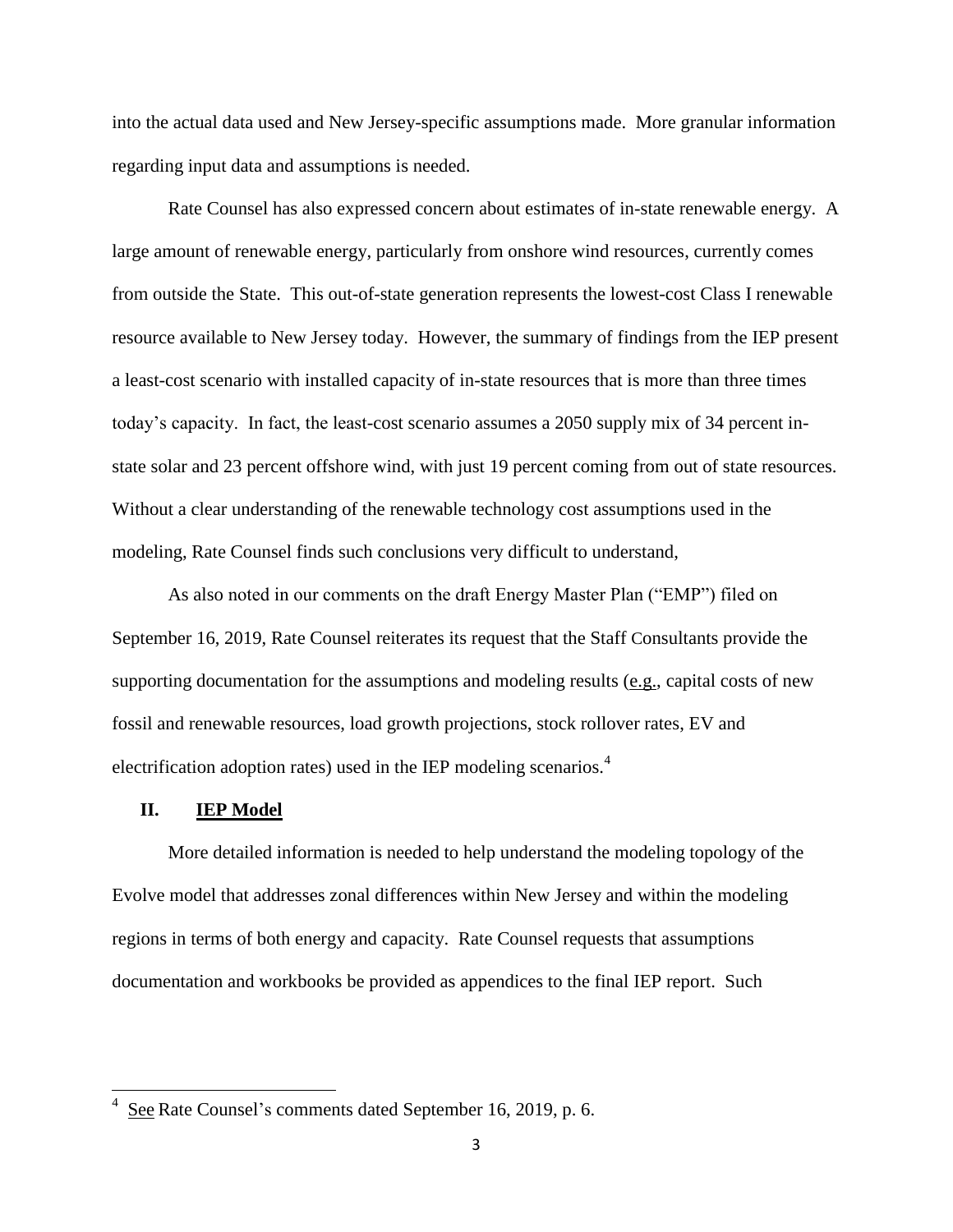information would give stakeholders the opportunity to understand the modeling results and enable more substantive dialogue that will aid in the transparency of this process.

## **III. Reference Case**

Rate Counsel recommends that the Staff Consultants present all results relative to the Reference 2 case. In the draft results presentation, the Staff Consultants presented results relative to the Reference 1 case, a "business -as-usual" case that excludes all clean energy policies and characterized as "no current or prospective energy policies." Rate Counsel believes that the Reference 1 case does not accurately portray New Jersey's energy policies. New Jersey has adopted a 50% RPS requirement by  $2030<sup>5</sup>$  Governor Murphy has also committed the state to the 330,000 electric vehicle target by 2025.<sup>6</sup> In 2018, the Clean Energy Act ("CEA") was enacted which increased energy efficiency targets for both electric and gas utilities.<sup>7</sup> The CEA also codified the State's goal to install 3,500 MW of offshore wind by 2030. All of these actions are excluded in the Reference 1 case, but included in the Reference 2 case. As such, Reference 2 is a more appropriate reference case for the IEP modeling process.

## **IV. Rate Impacts**

 $\overline{\phantom{a}}$ 

During the webinar, the Staff Consultants and Board Staff indicated that Rutgers University ("Rutgers") is undertaking a concurrent rate impact study. Rate Counsel reiterates the importance of this rate impact analysis since the rate impacts of the various scenarios that are being modeled are of utmost importance. Rate impacts are a key consideration in developing policy and thus must be part of the output of the IEP process. While the modeling analysis will emphasize "least cost," the impact of these costs on New Jersey households, businesses, and

<sup>5</sup> <https://programs.dsireusa.org/system/program/detail/564>

<sup>6</sup> <https://www.nj.gov/governor/news/news/562019/approved/20190603b.shtml>

<sup>7</sup> [https://nj.gov/governor/news/news/562018/approved/20180523a\\_cleanEnergy.shtml](https://nj.gov/governor/news/news/562018/approved/20180523a_cleanEnergy.shtml)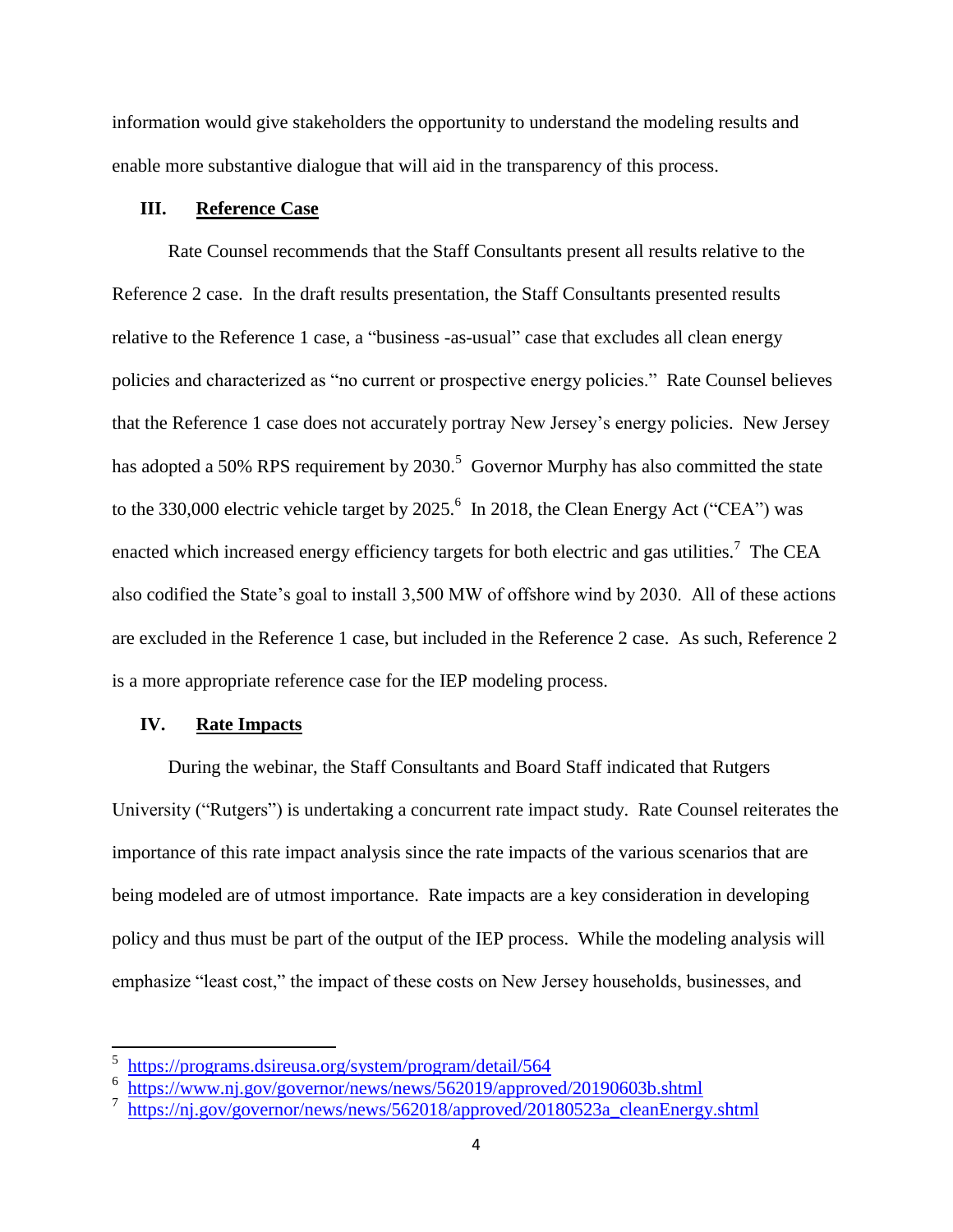industries has to be examined in a comprehensive fashion. Rate Counsel understands the Staff Consultants' concerns about potential future changes in billing methods and specific rate design components (i.e., changes in fixed versus volumetric rates, advanced metering, etc.). However, this concern should not serve as an artificial constraint on understanding the key impacts that the EMP may have on the economic fortunes of the state. As stated in previously filed comments, the Board should examine rate impacts, on an average rate basis, across the three primary customer classes: residential; commercial; and industrial. The Rutgers rate impact analysis will also need to incorporate the impact of Zero Emission Certificates ("ZEC") costs on ratepayers.<sup>8</sup>

Rate Counsel continues to recommend that rate impacts should be translated into bill impacts by examining, concurrently, the changes in the overall rate of energy costs and the changes in energy usage (and efficiencies) that may arise from various EMP scenarios. While rates are likely to increase from most of the EMP scenarios being examined, there could be reductions in energy use arising from efficiency or fuel switching activities that could lower overall energy bills. Rate Counsel recommends that the Rutgers' analysis incorporate these factors.

Rate Counsel also recommends calculating rate impacts for the various modeling scenarios. However, it was made clear by the Staff Consultants at the October 16 workshop this would not be done until the EMP is finalized. Rate impacts are a key consideration and should have been a key output from the Staff Consultants' modeling efforts. Rate Counsel understands that the modeling analysis determines "least cost," or the "bottom line" impact of these costs. However, the rate impacts on New Jersey households, businesses, and industries needs to be

 8 P.L. 2018, c. 16 (C.48:3-87.3 to -87.7).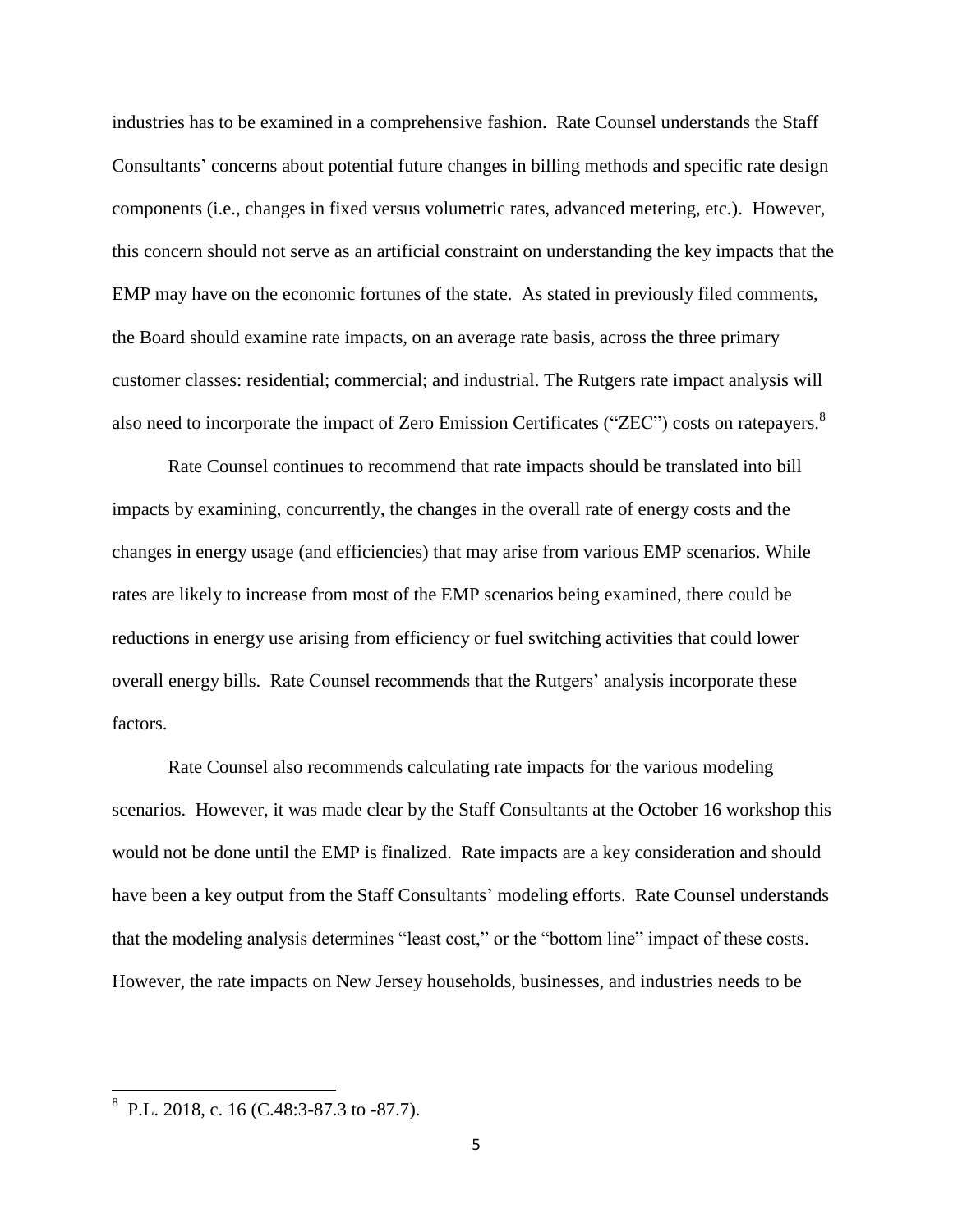examined in a comprehensive fashion. Most importantly, rate impact and cost-benefit analyses should be instrumental to informing any policy decisions moving forward.

## **V. Specific Comments on the Draft IEP Results Slide Presentation**

Rate Counsel has the following comments on specific slides in the IEP Draft Modeling Results presented in the webinar on November 1, 2019.

## *Slide 14: Summary of Modeling Variations*

Rate Counsel notes that the draft results presented on November 1, 2019 differ slightly from the Staff Consultants' modeling scenarios presented in early August and need to be reconciled. Rate Counsel notes that the changes include:

New Variation 6: Reduced Transportation Electrification;

 The new buildings assumptions (including rates of energy efficiency and electrification) are not presented in draft. It is not clear what building electrification assumptions for new buildings were incorporated in the modeling; and

 An earlier draft of the modeling scenarios assumed no discount for emissions of in-state generation serving out of state load. Slide 14 removes all reference to this assumption. Staff Consultants should verify what assumption is being used for in-state generation that serves outof-state load.

## *Slide 17 Summary of Least Cost Scenario*

Rate Counsel has the following comments and questions:

 Is aviation fuel included in Other Petroleum products? The values appear to be flat over the time period. Rate Counsel notes that passenger growth at Newark's Liberty International Airport has grown at a compound annual growth rate of 1.74 percent from 2007 through 2017.

<sup>&</sup>lt;sup>9</sup> <https://www.baruch.cuny.edu/nycdata/travel/ewr-stats.htm>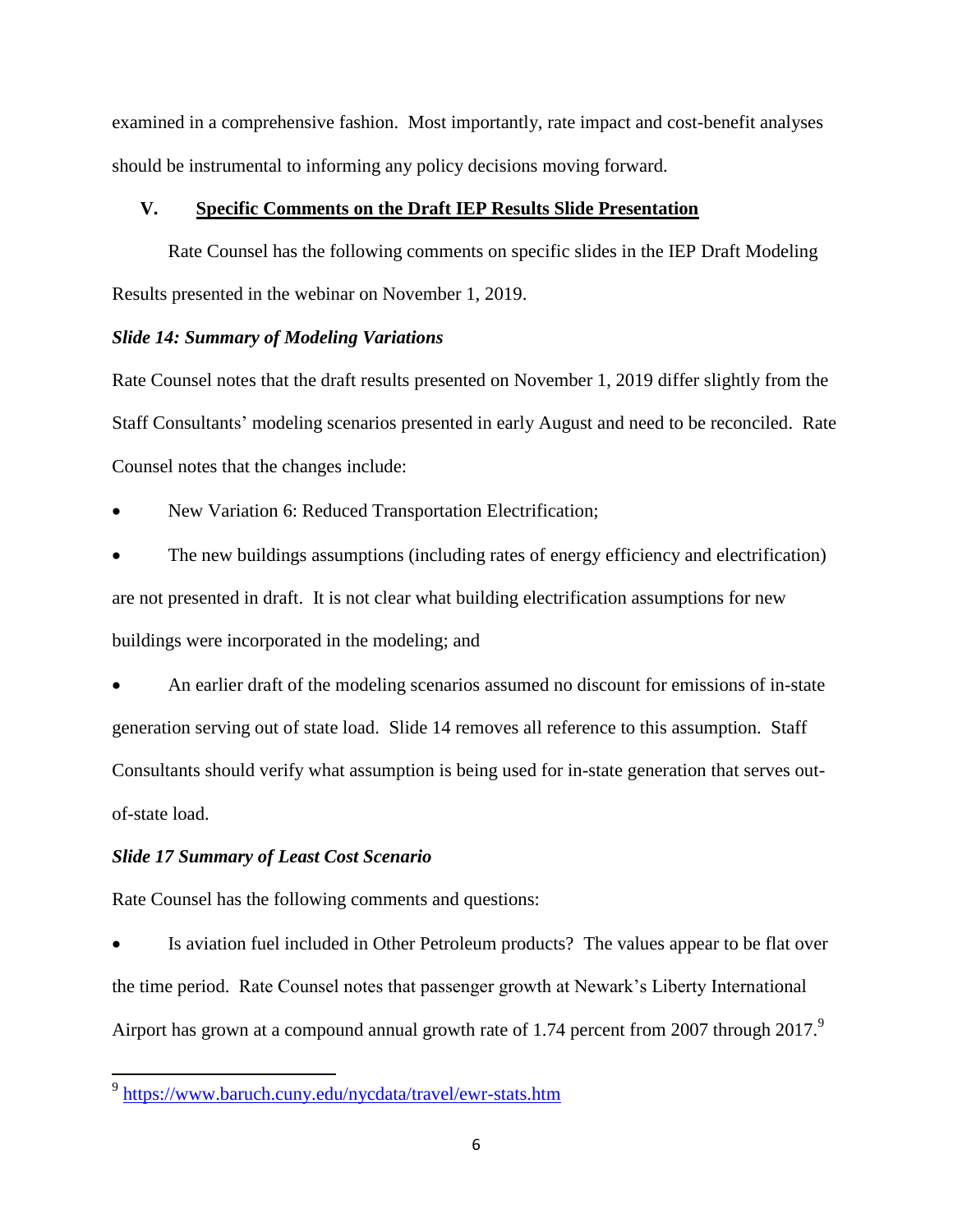During the webinar, the Staff Consultants referenced a Biogas study, however, the supporting documentation was not provided.

## *Slide 18 Summary of Least Cost Scenario*

Rate Counsel has the following comments and questions:

 Offshore wind increases in 2040, and then plateaus in 2045. Does the Evolve model limit offshore wind capacity?

By 2035 it appears that New Jersey is a net exporter of energy. Is that the case?

# *Slide 19: Average Energy Costs*

Rate Counsel has the following comments:

- The Staff Consultants should show the calculations of energy system spending;
- The Staff Consultants should show the calculations of benefits; and
- The Staff Consultants should provide an explanation of how GDP is calculated for New

Jersey.

## *Slide 23 Fuel Usage Trajectory*

Rate Counsel has the following comments and questions:

 Is the vehicle usage of gasoline and diesel reflective of zero internal combustion engine ("ICE") vehicle sales after 2035?

 On the issue of Biogas, do the Staff Consultants include collection and distribution capital costs?

Is the biogas available for New Jersey strictly in-state biogas?

 During the webinar, the Staff Consultants indicated that transmission limited itself to 9 GW even though 14 GW are available. This suggests that additional storage/ firm capacity in 2040 is still cheaper than new transmission. Is that the case?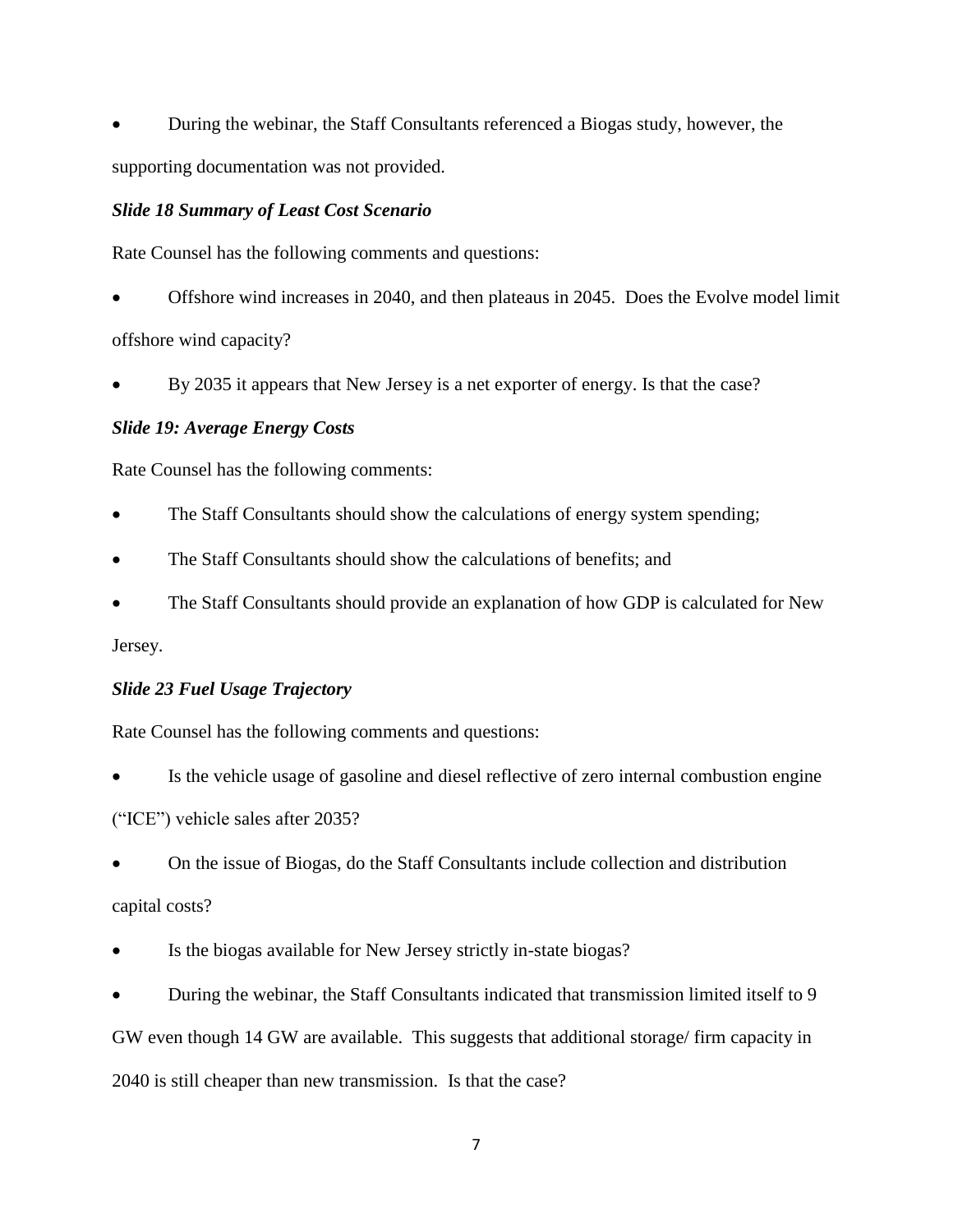## *Slide 25 In-state Electricity Capacity and Fossil Gas*

Rate Counsel has the following comment and questions:

 The slide suggests that biogas and hydrogen combustion for gas-fired dispatchable electricity generation will be approximately 15 TWh in 2045. Firm capacity in 2045 appears to be approximately 12 GW. This suggests that the gas-fired dispatchable generation will have a capacity factor of approximately 14%. Is this the case? If so, please supply the source of these figures.

## *Slide 29: Out of state Renewables and Transmission*

Rate Counsel has the following comment and questions:

Is the Transmission limited to only renewables and solar?

 The slide suggests that in 2050, the 9 GW transmission line has a capacity factor of approximately 44 percent. Is this the case? If so, please supply the source of this figure.

 The Staff Consultants should provide the documentation for the transmission addition assumptions.

## *Slide 30: Gas Consumption and Supply*

Rate Counsel has the following questions:

- Are the Staff Consultants limiting the biogas resources to in-state source?
- Does New Jersey import any out of state biogas in the modeling analysis?
- Does New Jersey have sufficient bio-gas resources to supply its resource requirements?

## *Slide 33: Least Cost Scenario: Decomposing Net Costs*

Rate Counsel has the following comments: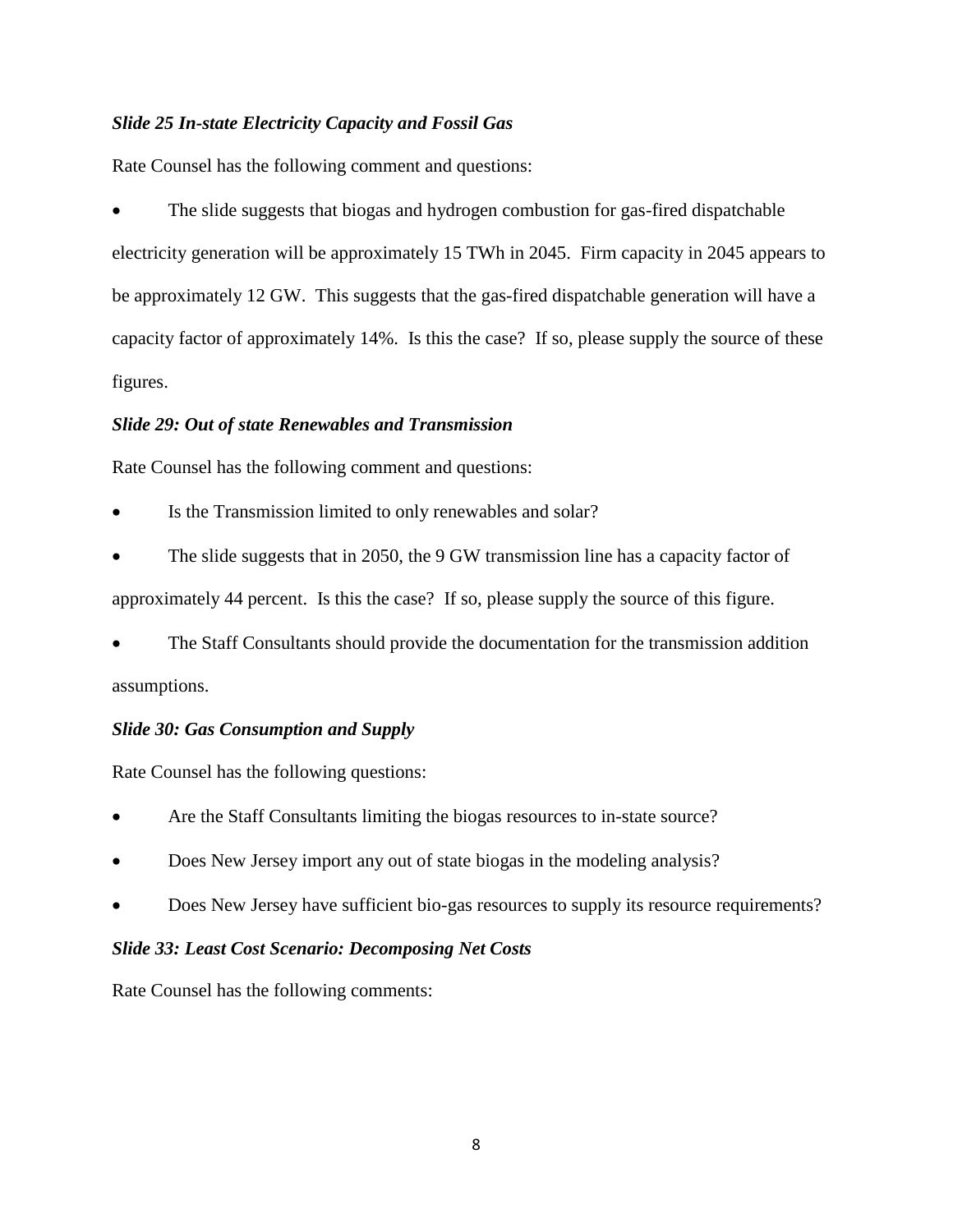Rate Counsel notes that the comparison of the least cost scenario is with the Reference 1 case. However, the Reference 2 case includes policies already enacted by New Jersey that are separate from the Global Warning Response Act ("GWRA").

 The Reference 1 case reflects a business-as-usual scenario that backslides on New Jersey clean energy policies.

 As noted above, Rate Counsel recommends comparing scenarios to the Reference 2 case as it is more reflective of current policies.

## *Slide 36 Reference 2 Existing Energy Policies*

Rate Counsel has the following comments

 The Staff Consultants should explain why the Reference 2 case is not the primary reference case compared to the least cost scenario.

 The Staff Consultants should compare the least cost scenario against the Reference 2 case.

## *Slide 37 Variation 1: Regional Deep Decarbonization*

Rate Counsel has the following comment and questions:

 The Staff Consultants should explain why and how an Eastern Interconnect wide regional decarbonization mandate would increase the cost of renewable generation for New Jersey.

 Do the Staff Consultants limit the build out of renewables in the Eastern Interconnect that results in a scarcity of renewables?

## *Slide 38 Variation 2: Reduced Regional Cooperation*

Rate Counsel has the following comment: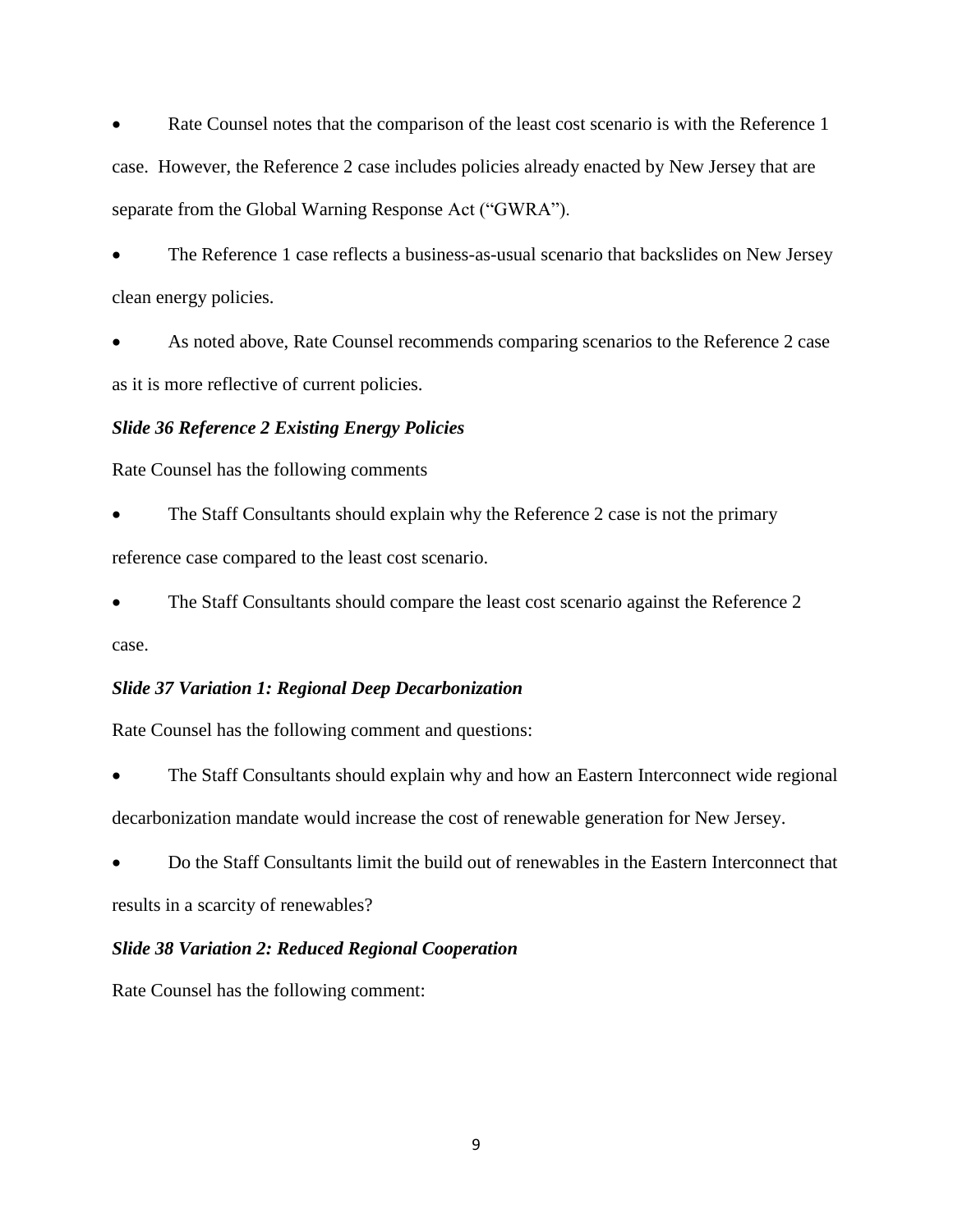Rate Counsel believes that it is unlikely that the transmission of renewable energy will be curtailed across state boundaries. New Jersey is part of PJM, and the transmission of electricity across state lines is under federal purview.

# *Slide 39 Retain Natural Gas in buildings*

Rate Counsel has the following comment and questions:

 The Staff Consultants should detail their assumptions for building turnover during this period. The chart suggests that electrification does not occur in new buildings as well as existing buildings, since the pipeline gas usage appears to be constant.

 Increased transportation electrification appears to be the driver for overall increased electricity usage. Is that the case?

# *Slide 40 Variation 4 Technology Cost Reductions*

Rate Counsel has the following comments:

 Rate Counsel notes that Offshore wind capacity decreases in this scenario (10,675 MW to 10,670 MW), yet technology costs should be reduced. Please explain the basis for this assumption.

 The slide references increased out-of-state solar, but does not show the annual amount imported.

The slide does not provide any information on in-state solar capacity.

## *Slide 41 Nuclear retirement and No New Gas Plants*

Rate Counsel has the following comments and questions:

 Rate Counsel notes that Offshore wind capacity increases from 10,675 MW to 26,152 MW in this scenario. Is that the case?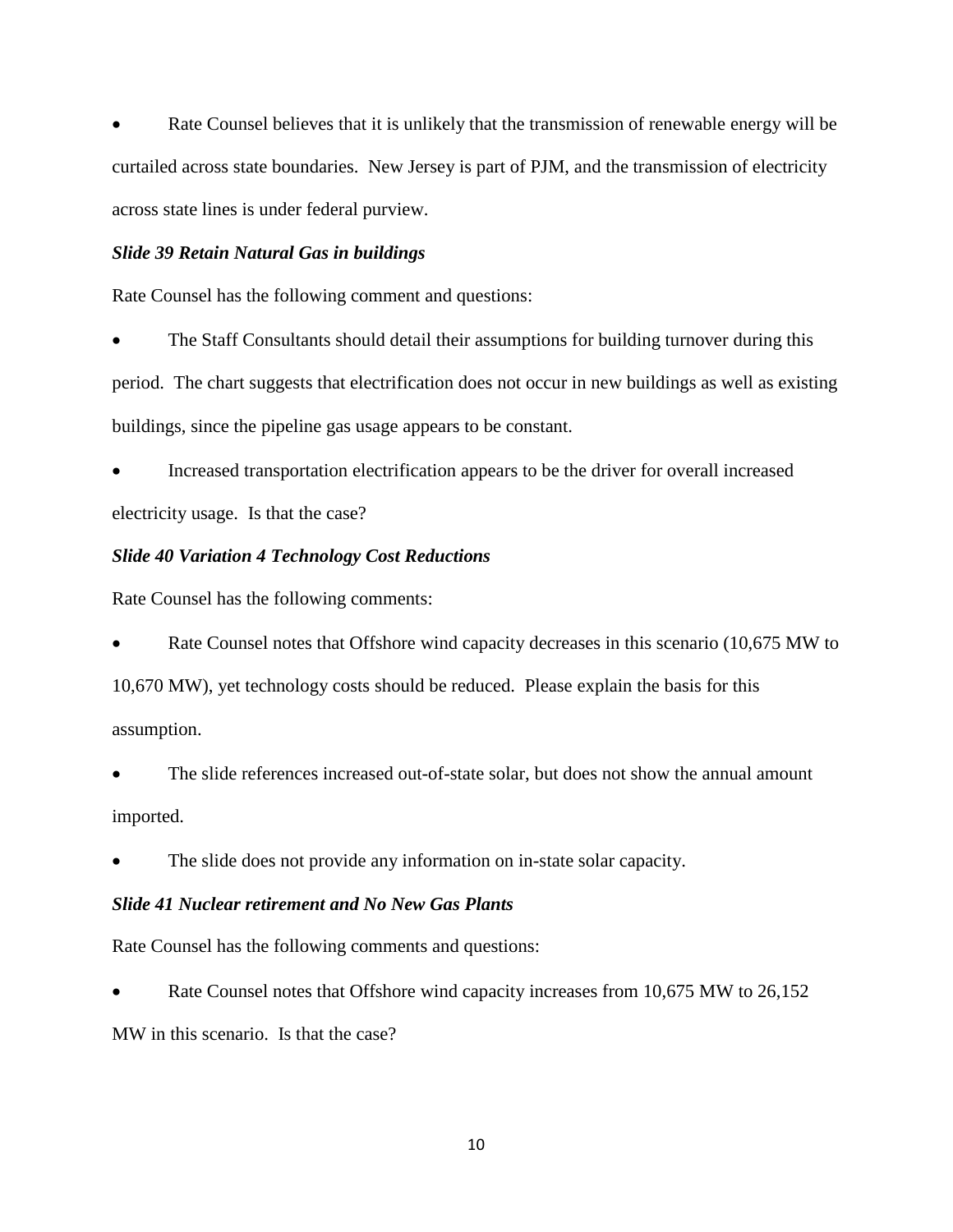Staff Consultants should provide the transmission constraint assumptions in this scenario. Are they different from the other scenarios?

 Rate Counsel notes that storage capacity increases from 8,732 MW to 19,594 MW in this scenario and that battery discharge requirements is increased from 8 hours to 36 hours. Please explain the basis for the figures used by the Staff Consultants.

 Staff Consultants should explain if transmission imports are fully utilized during periods when battery storage resources are discharged.

 Staff consultants should verify whether the nuclear units' retirement dates are 2036 for Salem 1, 2040 for Salem 2, and 2046 for Hope Creek.

## *Slide 44: Summary Scenario Net Cost over Time*

Rate Counsel has the following comments and questions:

The Staff Consultants should provide costs calculations on an annual basis.

 Rate Counsel notes that the Variation 5 costs do not appear to increase in 2036 or 2040 when two of the three nuclear units retire. The spike in net cost appears to occur in 2045, the date when the last unit retires. Do the Staff Consultants assume retirement of all three units in the same year?

The Staff Consultants should include Variation 1 in their analysis.

 The Staff Consultants should provide the same analyses compared to the Reference 2 case.

#### *Slide 45 Drivers of Variation Cost Results*

Rate Counsel has the following comments:

- The Staff Consultants should provide the same analysis compared to Reference 2; and
- The Staff Consultants should include Variation 1 in the results.

11